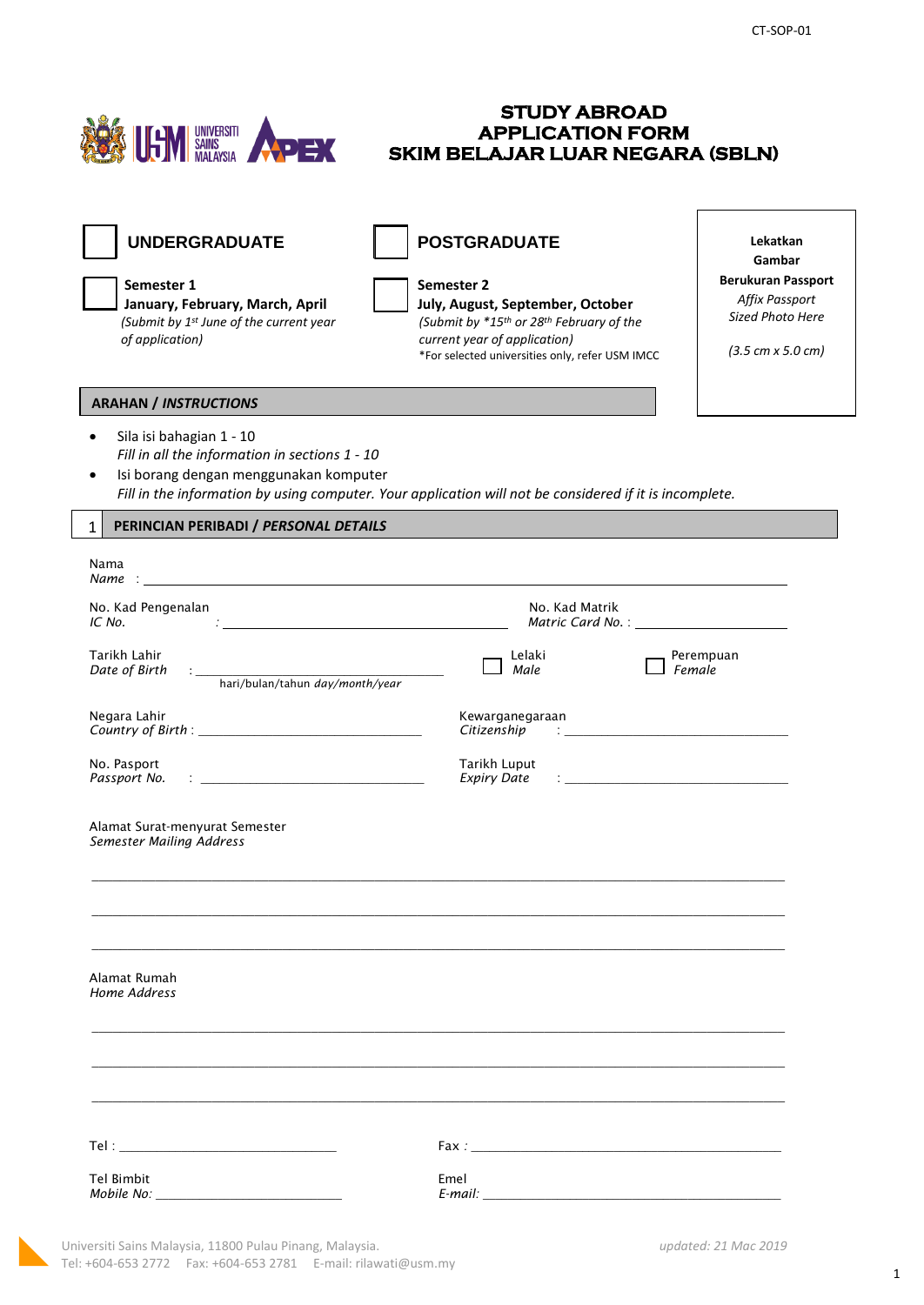\*\*Sila ambil perhatian: Sebarang makluman berkaitan permohonan anda akan dilakukan menerusi emel. Sila pastikan emel anda mempunyai ruang simpanan yang mencukupi. Sila tulis alamat emel anda dengan jelas.

*\*\*Please note: All correspondence regarding your application will be communicated via e-mail. Please ensure that you have sufficient storage size in your mailbox, and that your email address is written clearly.*

| Nama                                                                                                                                                                                                                                                                                              |                                | Hubungan<br>$\textit{Relation} \quad : \underline{\quad \quad \quad \quad }$ |  |
|---------------------------------------------------------------------------------------------------------------------------------------------------------------------------------------------------------------------------------------------------------------------------------------------------|--------------------------------|------------------------------------------------------------------------------|--|
| Tel                                                                                                                                                                                                                                                                                               |                                |                                                                              |  |
| Tel Bimbit                                                                                                                                                                                                                                                                                        |                                | Emel                                                                         |  |
| Alamat<br>$Address: \_\_\_\_\_\_\_$                                                                                                                                                                                                                                                               |                                |                                                                              |  |
|                                                                                                                                                                                                                                                                                                   |                                |                                                                              |  |
|                                                                                                                                                                                                                                                                                                   |                                |                                                                              |  |
| $\overline{2}$<br>REKOD AKADEMIK / ACADEMIC RECORD                                                                                                                                                                                                                                                |                                |                                                                              |  |
| Pusat Pengajian<br>School School<br><u> 1980 - John Stein, Amerikaansk politiker (* 1950)</u>                                                                                                                                                                                                     |                                |                                                                              |  |
| Major                                                                                                                                                                                                                                                                                             | Minor                          |                                                                              |  |
| Tahap Pelajaran<br>Ijazah Sarjana Muda<br>$\Box$ Undergraduate<br>Level of Study:                                                                                                                                                                                                                 | Ijazah Sarjana<br>Postgraduate | Penyelidikan<br>$\sf J$ Research                                             |  |
| Tahun Pelajaran<br>$\Box$ $_{2nd}^2$<br>$\prod_{1st}$<br>Year of Study:                                                                                                                                                                                                                           | 3<br>4<br>3rd<br>4th           |                                                                              |  |
| Unit Terkumpul<br>Accumulated Units : ______________________                                                                                                                                                                                                                                      | PNGK Terkini                   |                                                                              |  |
| 3<br><b>KEMAHIRAN BAHASA / LANGUAGE PROFICIENCY</b>                                                                                                                                                                                                                                               |                                |                                                                              |  |
| Sila tanda (√) di dalam kotak yang sesuai untuk menunjukkan Ujian Kemahiran Bahasa Inggeris yang anda telah duduki<br>dan menyatakan keputusannya<br>Please tick $(\check{r})$ the appropriate box to indicate any English Language Proficiency Test that you have taken and state the<br>result. |                                |                                                                              |  |
| <b>IELTS</b>                                                                                                                                                                                                                                                                                      |                                |                                                                              |  |
| <b>TOEFL</b>                                                                                                                                                                                                                                                                                      |                                |                                                                              |  |
| <b>MUET</b>                                                                                                                                                                                                                                                                                       |                                |                                                                              |  |
|                                                                                                                                                                                                                                                                                                   | Baik<br>Good                   | Sederhana<br>Lemah<br>Moderate<br>Weak                                       |  |
|                                                                                                                                                                                                                                                                                                   |                                |                                                                              |  |
| Kecekapan Menulis dalam Bahasa Inggeris<br>Proficiency in Written English                                                                                                                                                                                                                         |                                |                                                                              |  |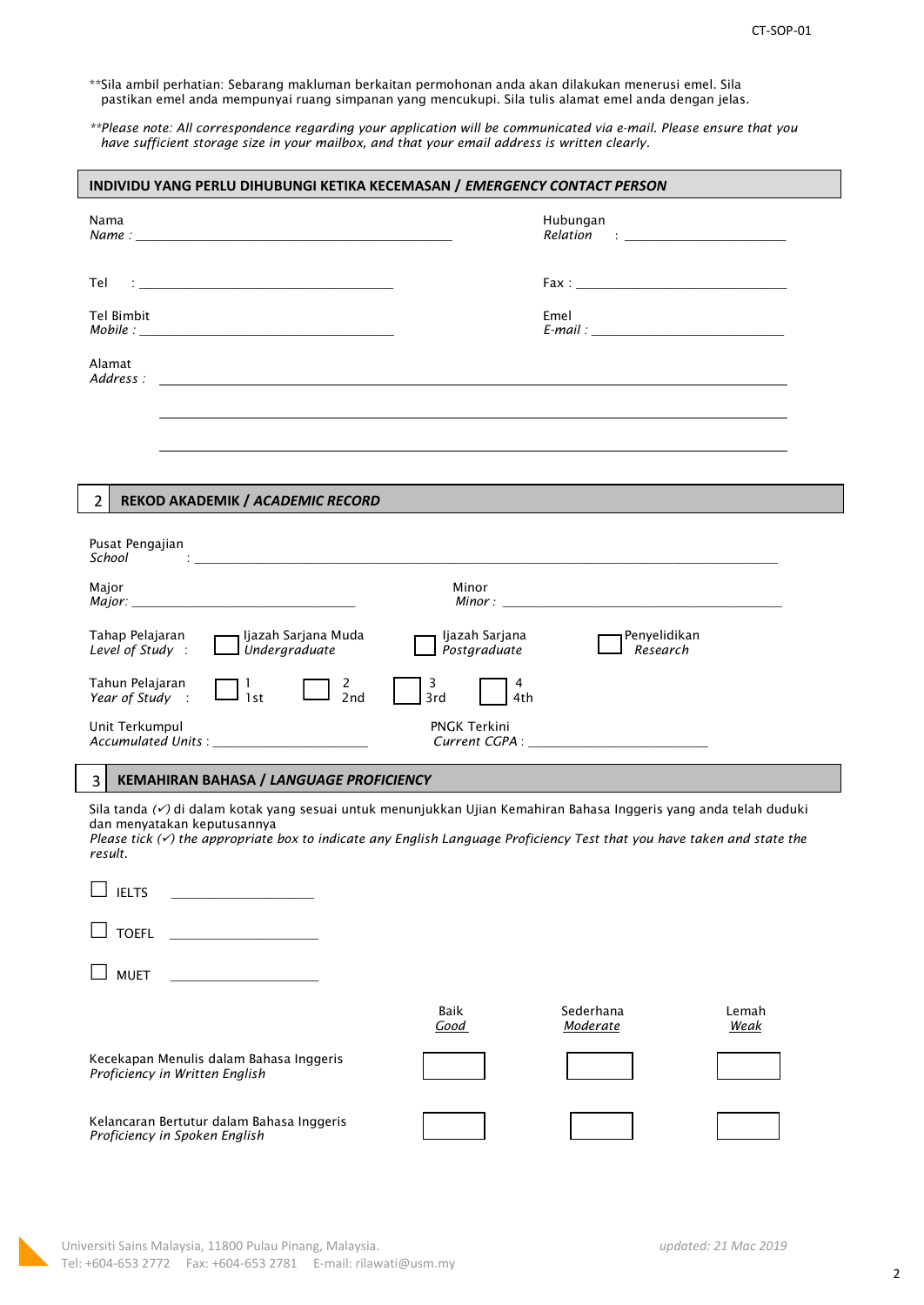| KEMAHIRAN BAHASA KETIGA SELAIN BAHASA MALAYSIA DAN BAHASA INGGERIS<br>THIRD LANGUAGE PROFICIENCY ASIDE FROM BAHASA MALAYSIA AND ENGLISH                                                              |                |                                                                       |           |                                                                                                                 |                                                                                                                  |             |  |
|------------------------------------------------------------------------------------------------------------------------------------------------------------------------------------------------------|----------------|-----------------------------------------------------------------------|-----------|-----------------------------------------------------------------------------------------------------------------|------------------------------------------------------------------------------------------------------------------|-------------|--|
| Bahasa Lain<br>Other languages                                                                                                                                                                       |                | Sedang mengikuti kursus<br><b>Currently undertaking</b><br>the course |           | Menpunyai kemahiran yang<br>mencukupi untuk<br>menghadiri kuliah<br>Able to understand lecture                  | Boleh mengikuti kuliah jika<br>diberi kursus intensif<br>Able to understand lecture<br>if given intensive course |             |  |
| i)                                                                                                                                                                                                   | Ya<br>Yes      | Tidak<br>No                                                           | Ya<br>Yes | Tidak<br>No                                                                                                     | Ya<br>Yes                                                                                                        | Tidak<br>No |  |
| ii)                                                                                                                                                                                                  | Ya<br>Yes      | Tidak<br>No                                                           | Ya<br>Yes | Tidak<br>No                                                                                                     | Ya<br>Yes                                                                                                        | Tidak<br>No |  |
| iii)                                                                                                                                                                                                 | Ya<br>Yes      | Tidak<br>No                                                           | Ya<br>Yes | Tidak<br>No                                                                                                     | Ya<br>Yes                                                                                                        | Tidak<br>No |  |
| LATIHAN AMALI / INDUSTRIAL TRAINING<br>4                                                                                                                                                             |                |                                                                       |           |                                                                                                                 |                                                                                                                  |             |  |
| i) Adakah anda akan mengikut latihan amali/industri semasa tempoh pertukaran semester anda?<br>Are you required to undergo attachment or industrial training during your intended exchange semester? |                |                                                                       |           |                                                                                                                 |                                                                                                                  |             |  |
| Ya<br>Tidak<br>Yes<br><b>No</b>                                                                                                                                                                      |                |                                                                       |           |                                                                                                                 |                                                                                                                  |             |  |
| ii) Jika ya, sila beri perincian yang berkenaan.<br>If yes, please provide the details.                                                                                                              |                |                                                                       |           |                                                                                                                 |                                                                                                                  |             |  |
| Lapangan<br>Field                                                                                                                                                                                    |                |                                                                       | Tempoh    | Duration : and the state of the state of the state of the state of the state of the state of the state of the s | bulan<br>months                                                                                                  |             |  |
| Mulai<br>Begins:                                                                                                                                                                                     | Tamat<br>Ends: |                                                                       |           |                                                                                                                 |                                                                                                                  |             |  |

## 5 **AKTIVITI KO-KURIKULUM /** *CO-CURRICULAR ACTIVITIES*

Sila kepilkan butir-butir penyertaan serta jawatan yang pernah disandang dalam sebarang aktiviti atau pertubuhan mengikut format yang dinyatakan.( Peringkat Negara, Negeri, Daerah atau Universiti)

*Please state details of participation, positions held in activities and societies in the following format. (National, State, District or University level)*

| Bil.<br>No. | Aktiviti/Organisasi<br>Activity/Organization | Jawatan<br><i>Position</i> | Peringkat<br>Level |
|-------------|----------------------------------------------|----------------------------|--------------------|
|             |                                              |                            |                    |
|             |                                              |                            |                    |
|             |                                              |                            |                    |
|             |                                              |                            |                    |
|             |                                              |                            |                    |
|             |                                              |                            |                    |
|             |                                              |                            |                    |
|             |                                              |                            |                    |
|             |                                              |                            |                    |
|             |                                              |                            |                    |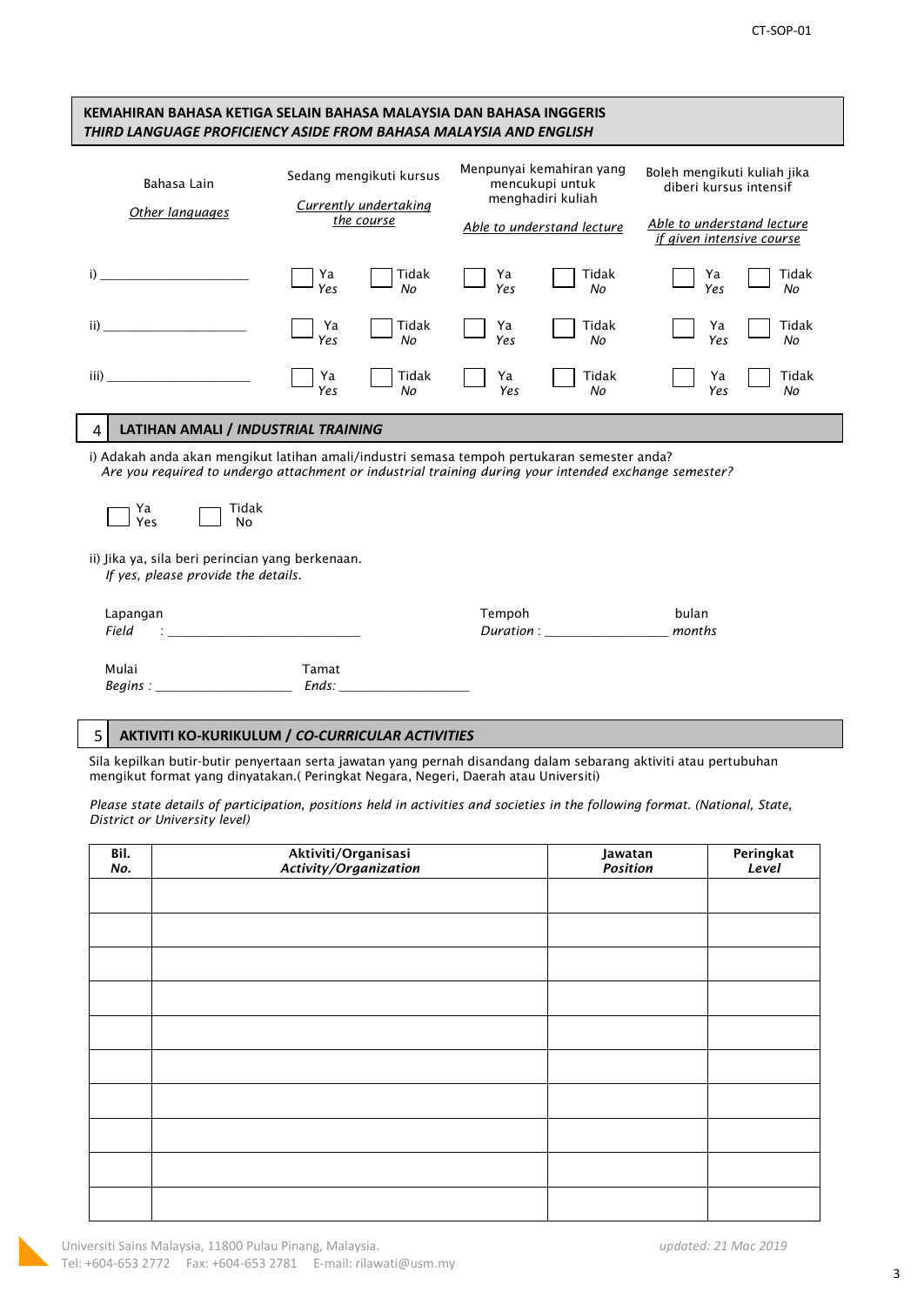### 6 **PERINCIAN SKIM BELAJAR KE LUAR NEGARA /** *EXCHANGE DETAILS*

Sila tanda tempoh and tarikh permulaan yang anda ingin memohon untuk Skim Belajar ke Luar Negara . *Please tick the duration and commencement date you are applying for Exchange Programme*

| Tempoh pertukaran belajar<br><b>Exchange Duration</b> | ] Satu semester<br><i>One semester</i> | Dua Semester<br>Two semesters  |
|-------------------------------------------------------|----------------------------------------|--------------------------------|
| Permulaan Program<br>Programme Commencement:          | Semester Pertama<br>1st Semester       | Semester Kedua<br>2nd Semester |

#### **Pilihan Universiti ke Luar Negara (Nyatakan 3 universiti mengikut turutan)** *Choices of Universities Abroad (List 3 universities in preferential order)*

| Bil.                     | <b>Universiti</b> | Negara       | Masa Pengajian<br><b>Semester Duration</b> |  | Tempoh<br>Semester (Bulan)<br><b>Semester</b><br><b>Duration</b><br>(months) |
|--------------------------|-------------------|--------------|--------------------------------------------|--|------------------------------------------------------------------------------|
| <b>University</b><br>No. | Country           | Dari<br>From | Hingga<br>Τo                               |  |                                                                              |
|                          |                   |              |                                            |  |                                                                              |
| 2                        |                   |              |                                            |  |                                                                              |
|                          |                   |              |                                            |  |                                                                              |

### 7 **BANTUAN KEWANGAN /** *FINANCIAL SUPPORT*

Jika anda menerima biasiswa/bantuan kewangan (pinjaman pelajar dll.) daripada sebarang agensi, sila nyatakan nama agensi tersebut dan jumlah wang yang diberi.

*If you receive scholarship/financial support (student loan etc.) from any agency, please provide us the name of the sponsoring body and the total amount being awarded.*

Pinjaman Jumlah [RM] *Student Loan: \_\_\_\_\_\_\_\_\_\_\_\_\_\_\_\_\_\_\_\_\_\_\_\_\_\_\_\_\_\_\_\_\_\_ Total [RM]* : *\_\_\_\_\_\_\_\_\_\_\_\_\_\_\_\_\_\_\_\_\_\_\_\_\_\_\_\_\_*

Biasiswa Jumlah [RM] *Scholarship : \_\_\_\_\_\_\_\_\_\_\_\_\_\_\_\_\_\_\_\_\_\_\_\_\_\_\_\_\_\_\_\_\_\_ Total [RM] : \_\_\_\_\_\_\_\_\_\_\_\_\_\_\_\_\_\_\_\_\_\_\_\_\_\_\_\_\_*

No. Akaun Bank *No. Bank Account : \_\_\_\_\_\_\_\_\_\_\_\_\_\_\_\_\_\_\_\_\_\_\_\_\_\_\_\_*

#### 8 **SOAL SELIDIK /** *QUESTIONNAIRE*

i) Bagaimana anda mengetahui tentang Skim Belajar ke Luar Negara?

*How did you know about the Exchange Programme?*



 Buddies Pejabat Antarabangsa *International Office Buddies*



 Kawan-kawan / Rakan Sekursus *Friends / Coursemates* Pensyarah/Pusat Pengajian

 *Lecturers/ School* 

 Lain-Lain (Sila Nyatakan) *Others (Please State:* \_\_\_\_\_\_\_\_\_\_\_\_\_\_\_\_\_\_\_\_\_\_\_\_\_\_\_\_\_\_\_\_\_\_\_\_\_\_\_\_\_\_\_\_ )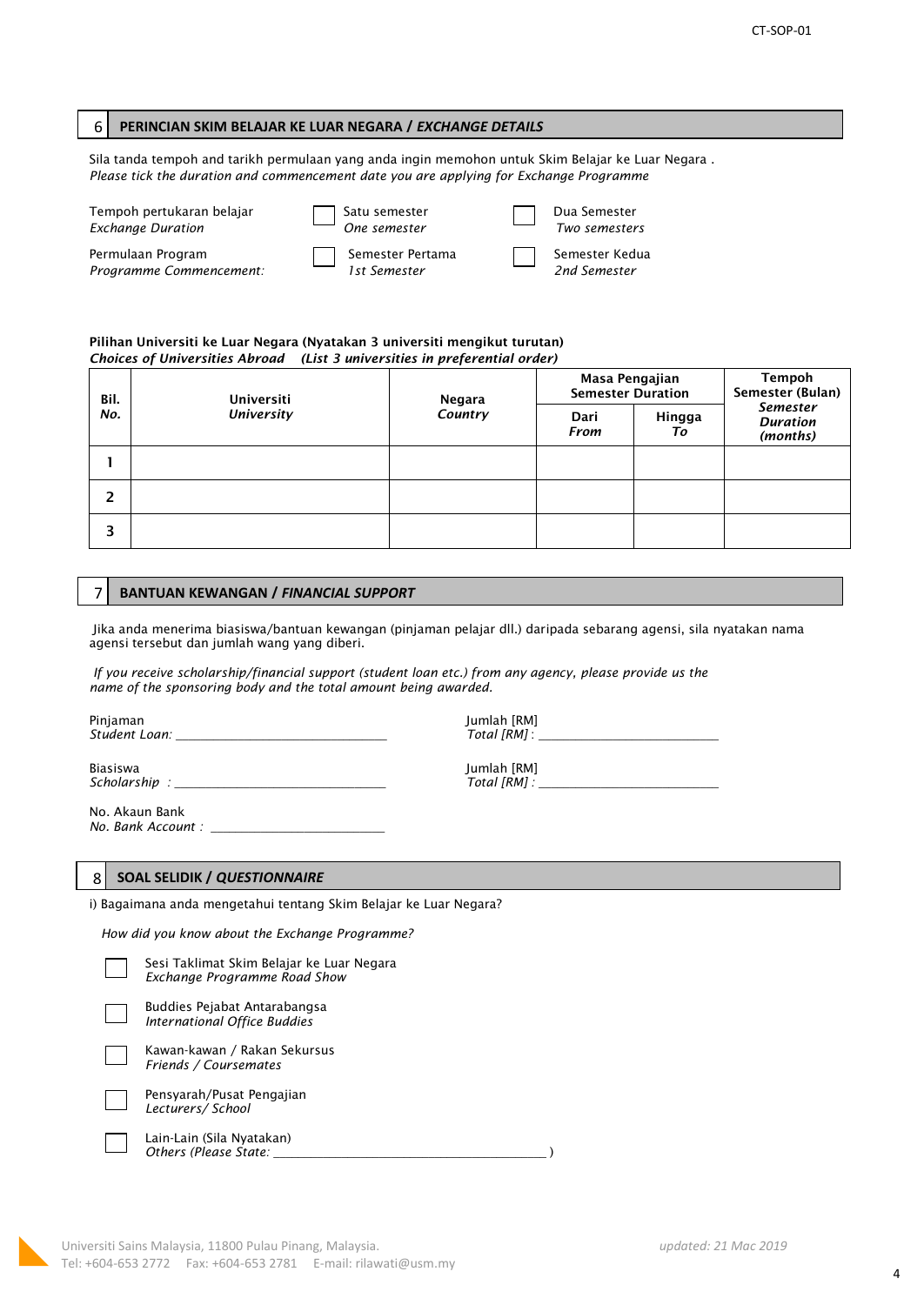ii) Satu pernyataan ringkas tentang sebab-sebab anda ingin menyertai Skim Belajar ke Luar Negara.

A short statement of purpose explaining why you want to go for the Exchange Programme to one of our partner universities.

|  |  | $\overline{\phantom{0}}$ |
|--|--|--------------------------|
|  |  |                          |
|  |  |                          |
|  |  |                          |
|  |  |                          |
|  |  |                          |
|  |  |                          |
|  |  |                          |
|  |  |                          |
|  |  |                          |
|  |  |                          |